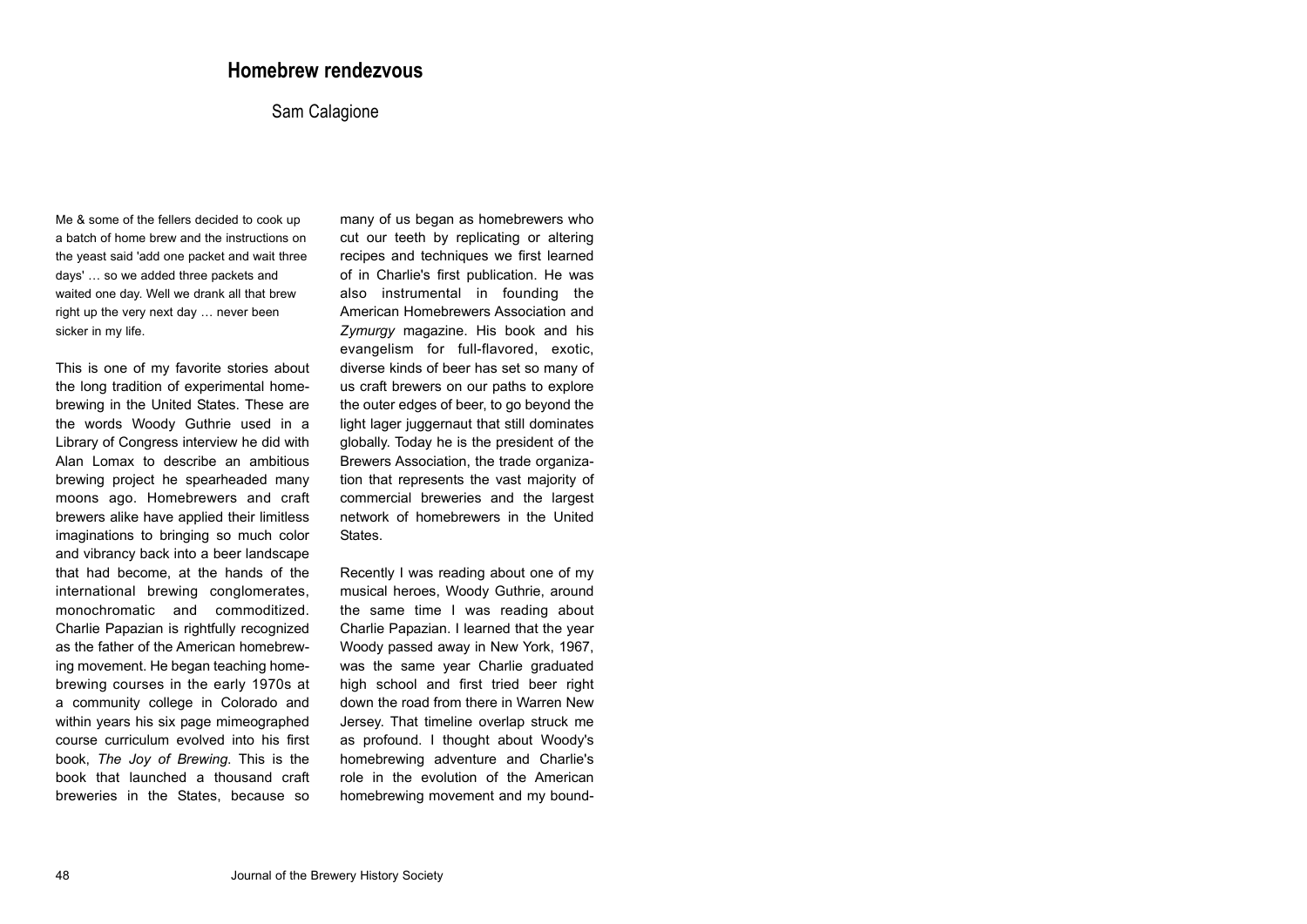less brewer's imagination got the best of me.

Over a couple pints of Dogfish Head 90 minute IPA. I typed up a vision. What if the father of the American protest song met the father of the American home brewing movement somewhere along the railroad track between New York and Philly? What if they sat down over a campfire, some rustic grub and a few bottles of homebrew and Woody painted a picture for Charlie; a picture of a new world brewing order, a world where homebrewers could flex their creative muscles brewing with all kinds of innova tive techniques and ingredients, a world where many motivated homebrewers could transform their hobby into their livelihood and open small commercial breweries in towns from coast to coast? Here now is the actual transcript of this metaphysical meeting.

EXTERIOR - NIGHT - A CAMPFIRE GLOWS IN THE SHADOW OF A RUSTY RICKETY RAIL BRIDGE SOME WHERE IN NORTHERN NEW JERSEY. A YOUNG MAN APPROACH IS OLD MAN WHERE HE SITS PLUCKING A GUITAR AND SIPPING FROM A BOT- TLE ON A FIRESIDE TREE STUMP. CHARLIE: Howdy Mister. I've been walk-

ing along these tracks quite a while. Mind if I join you and warm up a bit?

OLD MAN: Sure thing young feller, I'd

less brewers imagination got the best of later, you mind if It spin you ayan while the set of the the to theil you as above to two want of the complement of the total stop to the distinguish the complement the american pro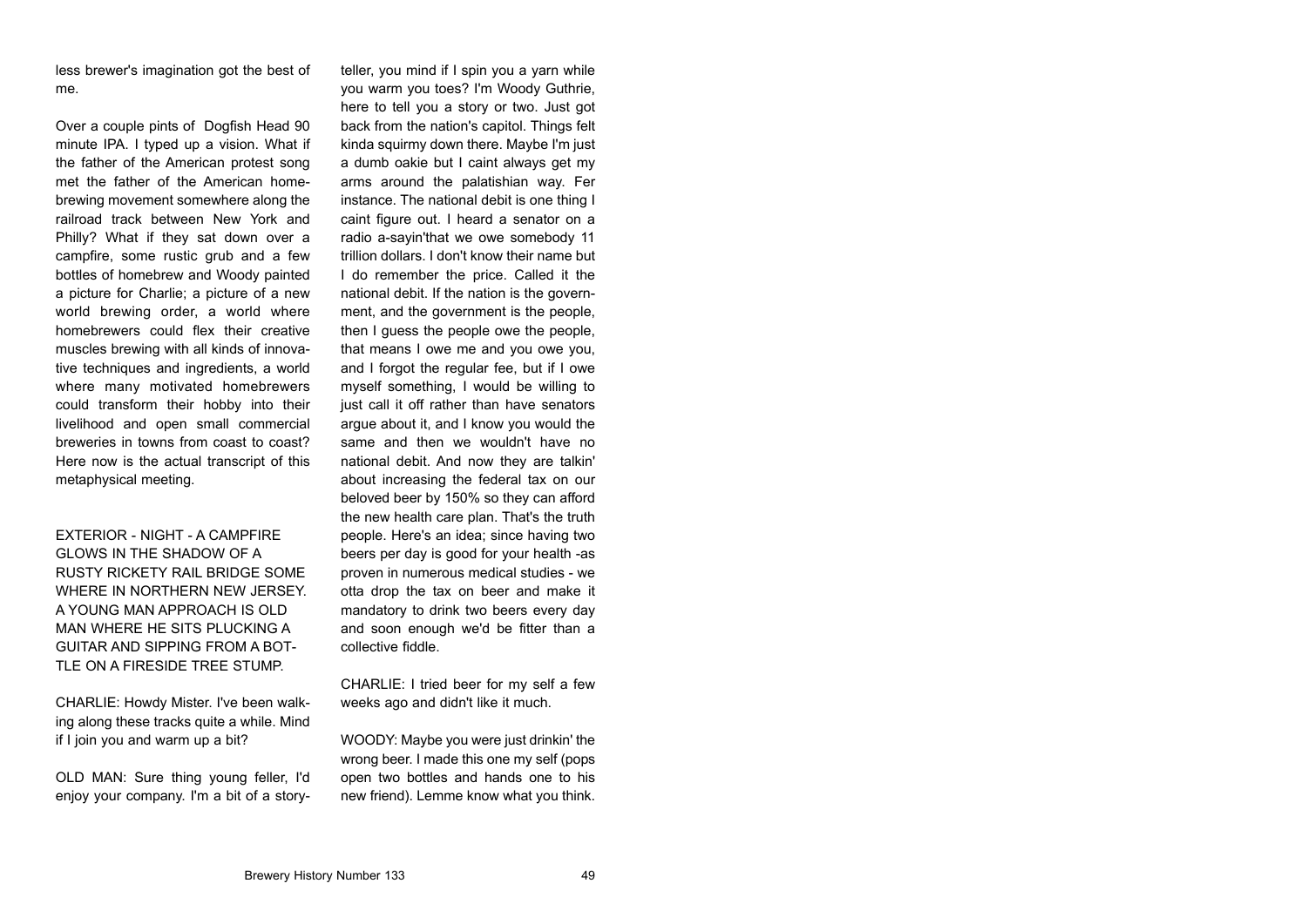YOUNG MAN (After taking a couple of sips) Wow this is really interesting! I didn't realize beer could have so much fla vor. And you are saying you made this beer yourself Mr. Guthrie? I'll be darned, please go on with your story.

WOODY: I was talkin' 'bout the govern ment, but what I'd really like to tell you about is how I fell out a folk singin' and fell into beer brewin'. Started when I was a young feller liven in Pampa during pro hibition. I got me a job as a soda jerk. I tended the fountain, but I reckon I was really in the liquor business. I was fixin' banana splits and milk shakes up top and selling bootleg Jamaica ginger under the table. Now I am a man of vast enthusi asms. With my reading I was always more vicious than voracious - why I'd inhale whole areas of knowledge then lick my chops for more. Anyhow, I got me to reading up on beer brewin'. And I start ed to messin' round with my gangs brew pot. Makin' all kinds of crazy stuff using all kinds of crazy ingredients. I learned that it was a matter of funneling energy from one place to the other. Instead of ballads, cowboy songs, hoedowns and hymns, I learned up on porters, and stouts and IPAs.

Fer instance, did you know that the letters IPA stand fer Insipid - Politician - Asskicker. I did not know that. But the more I went out and sampled the different beers that were available to buy, the more frustrated I became. That corporate beer was so thin you could read a mag azine through it … hell it was so thin even a senator could see something through it.

You see beer has always been the drink of the common man and I figured it was high time we took it back from the corporate brewers. The rich like to lull theirselves to sleep and sort of float half way between a drink of scotch liquor and a tile shit house - listnin' to a raft of songs that's about as close to real as I am to for closin' on the farm. They might know from profits but they don't know from real beer.

Anyhow, I seen the big breweries kept getting bigger and the choices of beer styles kept getting thinner. Seemed like they were all makin' the same exact beer with same exact machines and we all know that machines cannot make beer half as well as men can. In the words of Uncle Walt Whitman: 'it is not consistent with the reality of the soul to admit that there is anything in the know universe more divine than men and women.' So I got to scheemin' on a proletarian alterna tive to corporate beer and I set myself in motion to make it a reality.

CHARLIE: You mean to tell me that beer doesn't have to be just that light flavor less stuff made at the big factory up the rails from here?

(Woody puts down his bottle and picks up his guitar - he answers Charlie's question with a quick song).

(sung)

Theeeres a brown one, and an amber one,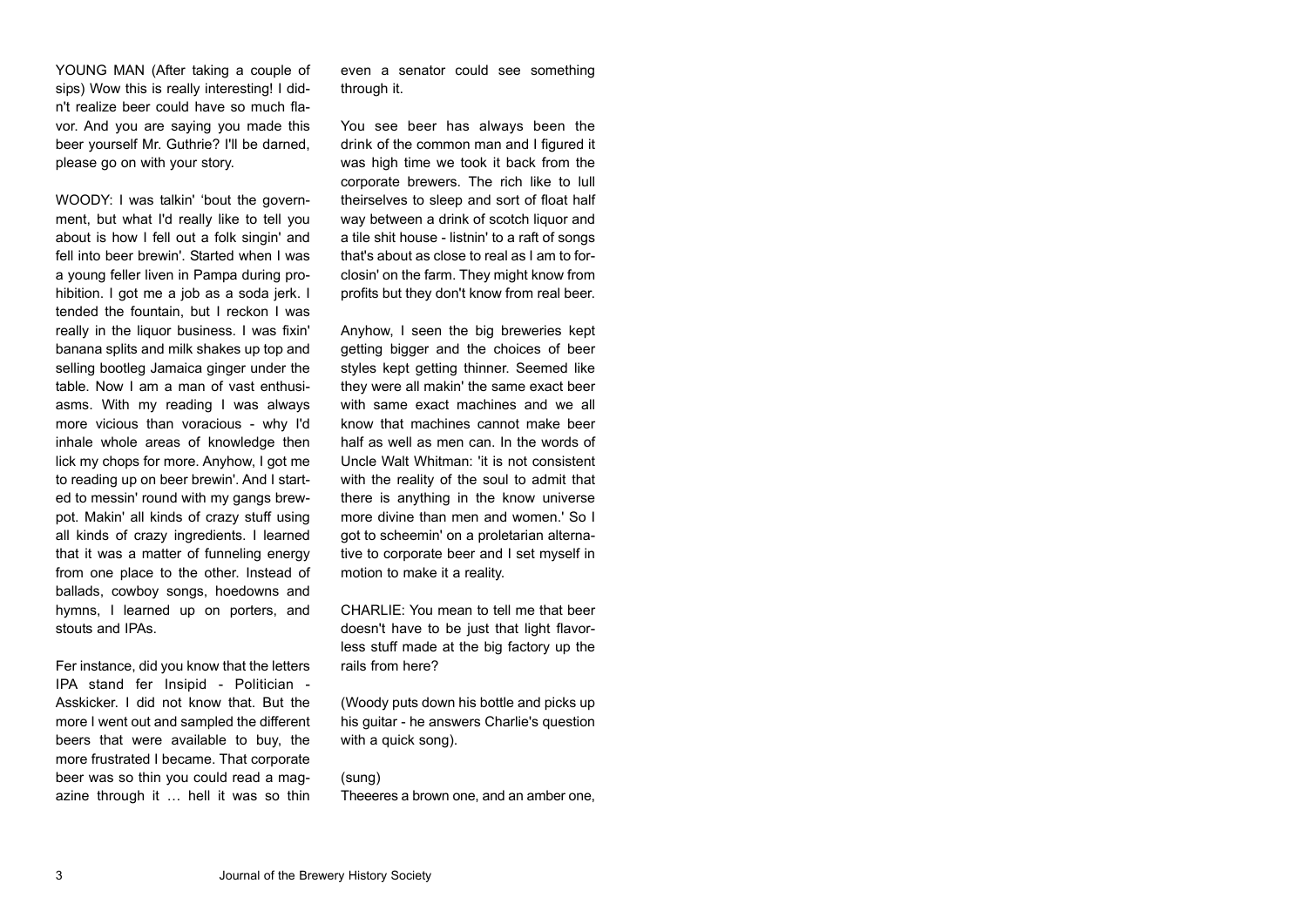and a hoppy one, and a lambic one. And they all get put in bottles. Little bottles all the same.

(He puts down the guitar and continues with his story)

As the Second World War closed down upon us ah figured I'd get the government fore it got me. I signed up for the mer chant marines and set sail from New York harbor to the European theater. And what a theater it was. I made five trips back and forth across the pond. Each time I was granted leave I used that week to go and learn me up on European brewin'. I met brewers from London, Brussels and Moscow and I traded them each a song fer a yeast strain. I even met me a covert spy brewer from Berlin that smuggled out a lager yeast inside the bowels of his Doberman pincer. These brewers were each mighty proud of their hard work and the fruits of their labors. These brewers took giant steps between heaven and nature, in witness of this immaculate fer mentation. And when you tried their amazing, diverse beers you could see the reflection of their countrymen in the foamy head on the glass and, as the drinker, you too could expect to touch both heaven and nature with no more than a deep breath, a gulp, and a well bent elbow.

So I took these various yeast strains back to the states with me. And I formulated a plan with a bunch of my most passionate hobo-poet brethren to set up a network of breweries, barley fields, hop gardens and what not along the railroad lines across this great country. Pretty soon you had Little Guy Fly brewin' Double Bocks in Omaha, Mobile Mac makin' Hefeweisens in Acron, Poison Face Tim pumping out porters in Boston and Dick the Stabber doin' Imperial Stouts down there in Dallas.

Slowly but surely a proud little cluster of countrymen started buying these beers. Folks that cared more 'bout what was on the inside of the bottle stead of the labels on the outside. Pretty soon some of the brewers got comfortable enough within this union of good beer makers and good beer drinkers to start formulatin' their own recipes or magnifying the styles we learned about oversees and makin' them their own.

Why the notion of culture itself was souped up and made more democratic. No longer was it all about Europeein finearts tradition - now it could include practi cally everything creative. It was a down right exileratin' discovery - AMERICA HAS A CULTURE - it also has a new hero - the common man - who suffers, grows, and survives. And as fer the Reinheitsgebot - that crazy Bavarian law that sez beer can only be made with water, barley, and hops - bunch a hooey. The Reinheitsgebot ain't nothing but a relatively modern form of art censorship.

Yessir, we truly built a union of good beer. It got to where brewin' and politics were inseparable in my mind. Beer is politics. To buy the beer made by the people for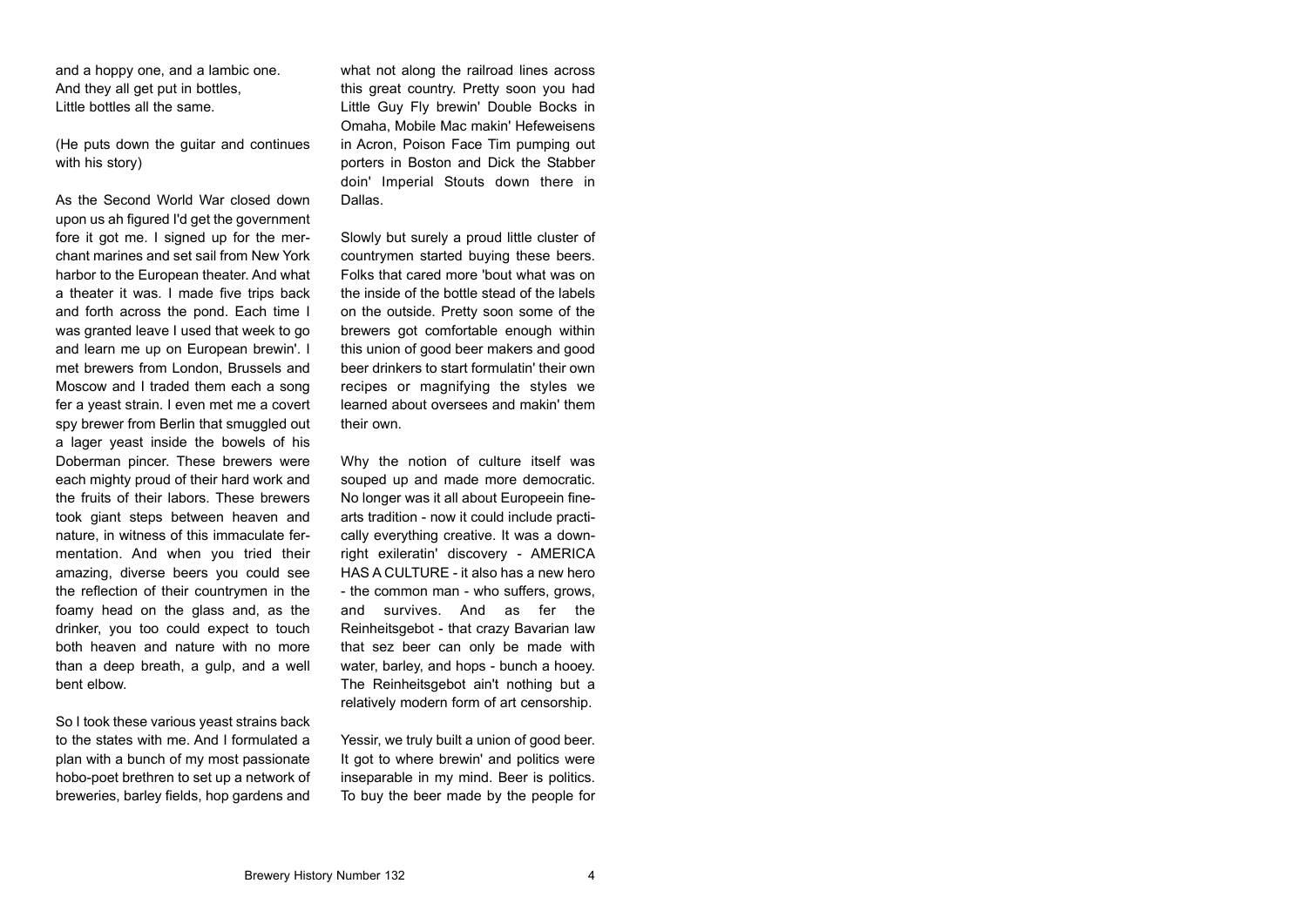the people is to organize. The struggle to popularize real beer, to make inroads against the domination of the corporate brewers - why that's a metaphor for the fight against blind capitalism itself.

Pretty soon the reviews started comin' in. Eventually all the major media bigwigs had to acknowledge our presence. But, like anything worthwhile it first started with the common people. I remember the first review I got for one of my beers. It came from a writer named William 'hop along' Hearst and it was published in the communist paper, *The People's World and Brew Kettle*, and it went something like this:

Mine eyes have seen the glory of the harvest of the hops. Brew it Woody, brew it! Karl Marx wrote it. Lincoln said it and Lenon did it. Brew it Woody and we'll all get EQUALLY drunk on QUALITY together!

CHARLIE: You mentioned some fancy writers Mr. Guthrie. I have heard of Whitman and Marx. I wonder if someone were to write down these stories of beer's potential to be reborn and reinvented and share a bunch of recipes, maybe a net work of brewers could expand and truly change the brewing landscape.

(Woody ponders this for a moment, opens a couple more bottles of homebrew and passes one to his friend. He puts his down and picks up his guitar again):

(sung)

Noooow, there's no cause for worry,

cause everything is fine

Ever since my lord turned water into barley wine….

I bet you could write the GREAT BOOK on home brewing someday feller. Teach a lot folk how to make beer with more flavor … now back to my tale. As I mentioned we formed us a union of good beer. Us brewers recreated an instinctive experi ence, or a laboratory - a laboratory where certain bedrock strains of American cul ture have been retrieved and reinvented. We took us a vote and decided to call our union 'Brotherhood of the brewkettle.' Kind a like anna mona pia if you know what I mean. Don't mean much of nuthin' but it sounds kinda good. Now I like my beers big and complicated. As far as drinkin' is concerned, I never touch a drop unless I'm by myself or with some one, and I never use anything stronger than water as a chaser

Now young man, I do think you are on to something. Through your writing and evangelistic work you can prove that all kinds of beers, the drink of the common man, could line up very well with good grub, could taste so different from each other, could show as much color, diversity and potential as the American populace itself. Mighty tasty work if you can git it.

CHARLIE: Well sir, I thank you for sharing your vision of a new beer world with me, along with your delicious homebrew and company. My mind is a jumble of thoughts on how to make this work. I'm gonna head home now and put paper to pen.